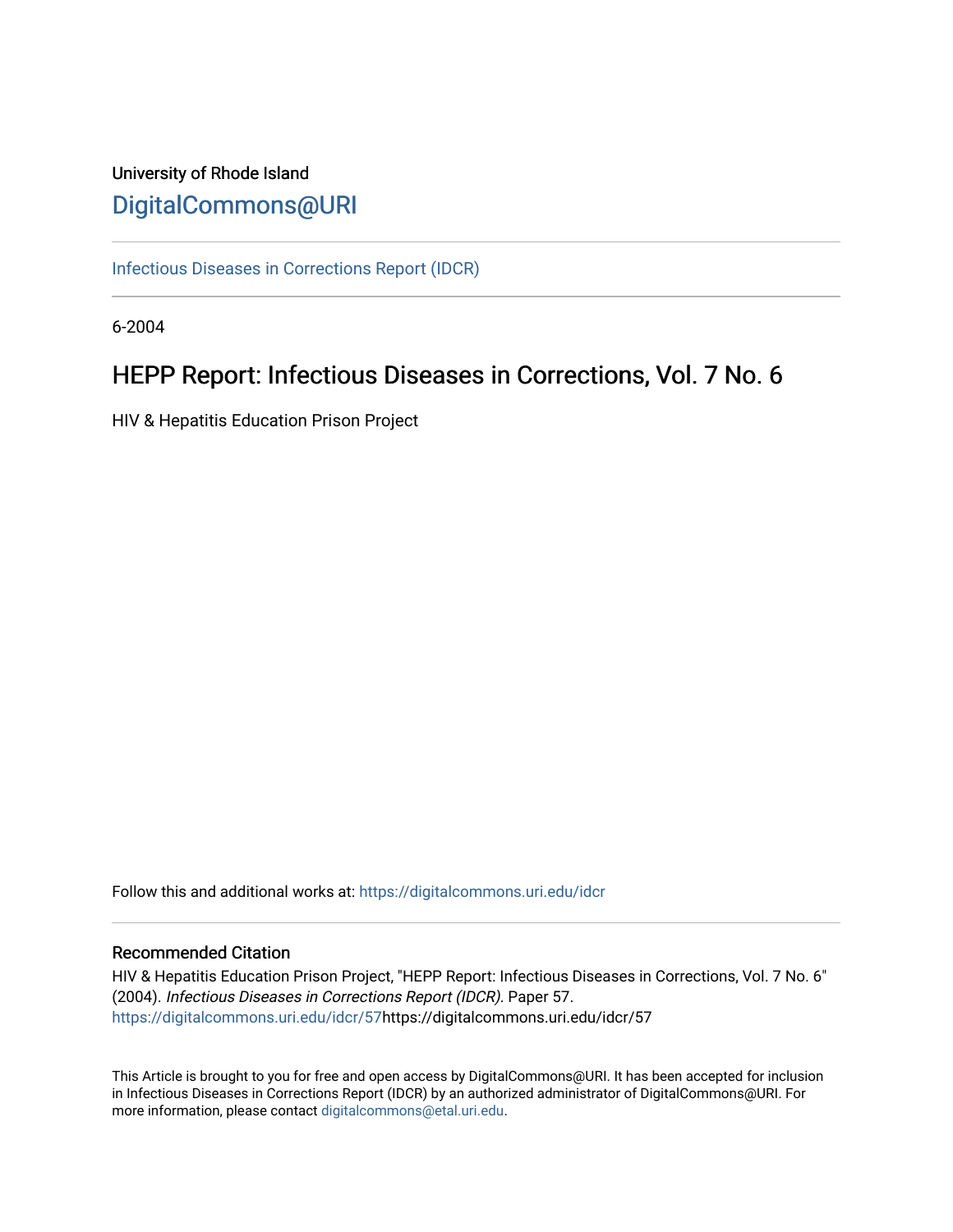

SPONSORED BY THE BROWN MEDICAL SCHOOL OFFICE OF CONTINUING MEDICAL EDUCATION.

## **ABOUT HEPP**

*HEPP Report, a forum for correctional problem solving, targets correctional physicians, nurses, administrators, outreach workers, and case managers. Published monthly and distributed by email and fax, HEPP Report provides up-to-the moment information on HIV/AIDS, hepatitis, and other infectious diseases, as well as efficient ways to administer treatment in the correctional environment. Continuing Medical Education credits are provided by the Brown University Office of Continuing Medical Education. HEPP Report is distributed to all members of the Society of Correctional Physicians (SCP) within the SCP publication, CorrDocs (www.corrdocs.org).*

#### **CO-CHIEF EDITORS Joseph Bick, MD** *Chief Medical Officer,*

*California Medical Facility, California Department of Corrections*

> **Anne S. De Groot, MD** *Director, TB/HIV Research Lab, Brown Medical School*

#### **DEPUTY EDITORS Frederick L. Altice, MD**

*Director, HIV in Prisons Program, Yale Univ. AIDS Program*

**David P. Paar, MD** *Director, AIDS Care and Clinical Research Program, Univ. of Texas, Medical Branch*

**Bethany Weaver, DO, MPH** *Acting Instructor, Univ. of Washington Center for AIDS and STD Research*

> **Renee Ridzon, MD** *Bill & Melinda Gates Foundation*

**SUPPORTERS** *HEPP Report is grateful for the support of the following companies through unrestricted educational grants: Major Support: Abbott Laboratories, and Roche Pharmaceuticals. Sustaining: Pfizer Inc., Boehringer Ingelheim, Gilead Sciences, Inc., GlaxoSmithKline, Merck & Co., Schering-Plough and ViroLogic.*

# **Hot Topics In Hepatitis C**

*Brian L. Pearlman\*, MD, FACP , Medical Director, Center for Hepatitis C, Atlanta Medical Center, Atlanta, GA Associate Professor of Medicine, Medical College of Georgia, Augusta, GA Joseph E. Paris\*\*, PhD, MD, CCHP, FSCP, Medical Director, Georgia Department of Corrections*

The Hepatitis C virus (HCV) is a major public health problem and the most common cause of death from liver disease in the United States.<sup>1</sup> According to population-based studies, HCV accounts for more than 40% of chronic liver disease in the U.S., and causes about 10,000 deaths per year.<sup>2</sup> Although the proportion of these deaths that occur in correctional facilities is believed by many to be as high as 30% and rising, the exact numbers of deaths due to HCV that occur in the U.S. cor-

rectional system is unknown. Despite the declining incidence of HCV infection, the prevalence of HCV-related chronic liver disease is increasing because of a substantial time lag between infection and clinical manifestations.

Although the estimated prevalence of hepatitis C in the U.S. is about 2%, $3$ 

it is significantly higher in state and federal correctional facilities (16-49%).<sup>4-6</sup> According to a U.S. Justice Department study, 1.3 to 1.4 million inmates released from prison in 1996 were infected with HCV, or about 30% of the total in the U.S. population with the condition.<sup>7</sup> As in the general population, injection drug use (IDU) accounts for most HCV infections in the correctional setting, as up to two-thirds of inmates have a history of IDU before incarceration. <sup>5</sup> Since there is such a high prevalence of HCV among inmates, the correctional environment affords an opportunity to diagnose and treat the virus in many of those who are infected.

The following topics are among the most important in the realm of HCV treatment as published in medical literature or presented at scientific meetings in the past two years. For more essentials on HCV epidemiology, natural history and treatment, the reader is encouraged to consult prior issues of HEPP Report.<sup>8-10</sup>

#### **Early Virologic Response**

The best therapy currently available for treatment-naïve patients is weekly injections of pegylated-interferon alpha-2a coupled with twice daily oral ribavirin. Sustained virologic

*The correctional environment affords an opportunity to diagnose and treat the virus in many of those who are HCV-infected.*

response (SVR is defined as undetectable HCV RNA 24 weeks after the completion of therapy) can be achieved in more than half of those treated.<sup>11-12</sup> However, early identification of treatment non-responders is warranted to spare the expense and side effects of unnecessary medica-

tion. Consequently, the use of the early virologic response (EVR) has been popularized.

The best marker of EVR in terms of sensitivity (capture the largest number of responders) and negative predictive value (eliminate the largest number of non-responders) is a decline in the HCV viral load of at least 2-log from baseline after 12 weeks of therapy. Patients not achieving this treatment milestone have

#### *Continued on page 2*

| WHAT'S INSIDE |  |
|---------------|--|
|               |  |
|               |  |
|               |  |
|               |  |

Brown Medical School | Providence, RI 02912 | 401.277.3651 | fax: 401.277.3656 | www.hivcorrections.org *If you have any problems with this fax transmission please call 800.748.4336 or e-mail us at HEPP@corrections.net*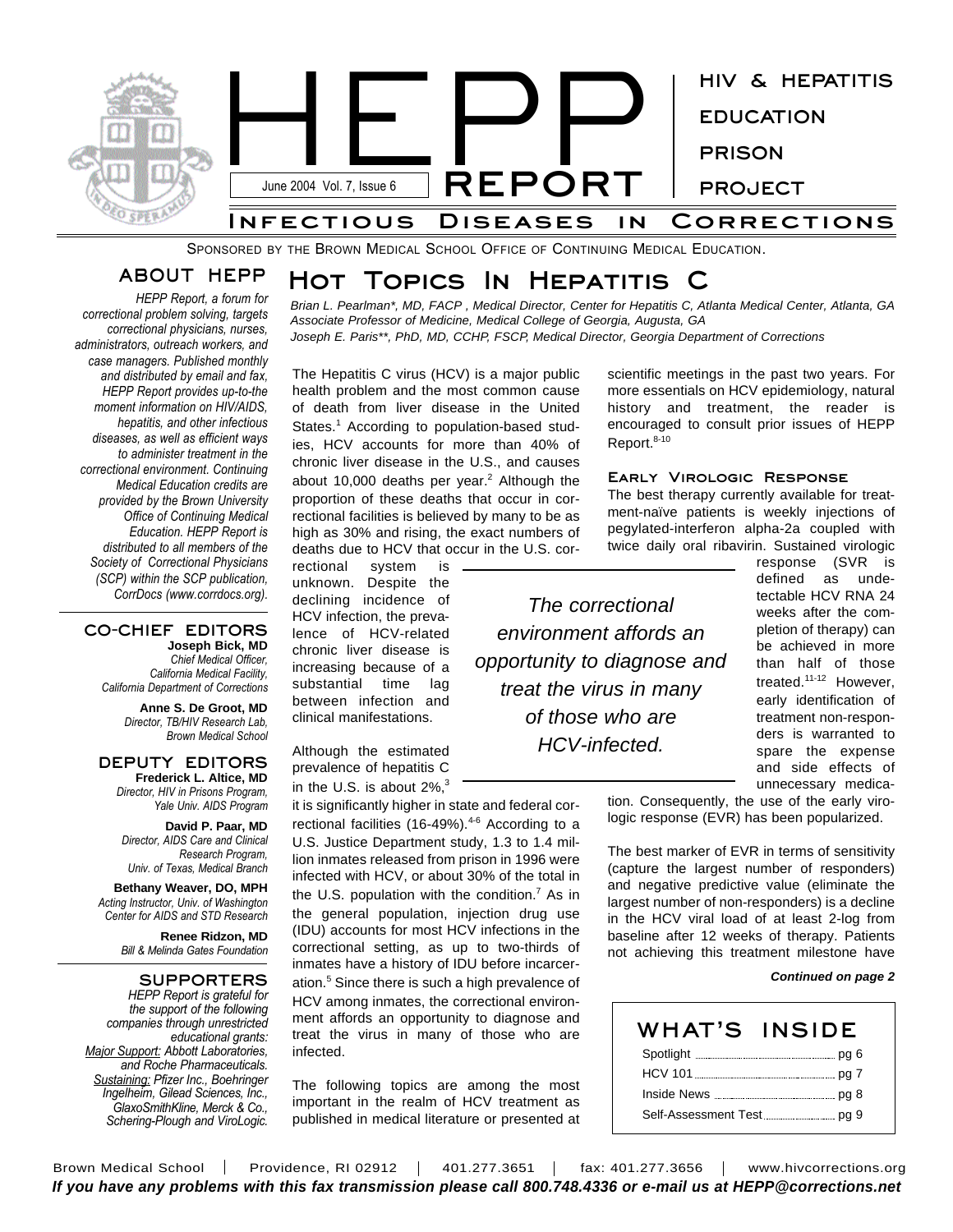#### **Hot Topics in Hepatitis C...** *(continued from page 1)*

almost no chance of achieving a SVR,<sup>13</sup> and therefore can be spared an additional 12 to 36 weeks of unnecessary therapy. In a recently published economic analysis, the use of EVR decreased costs by 45% when compared to a full course of therapy.<sup>14</sup> Based on these data, many experts recommend terminating therapy for patients who do not reach an EVR at 12 weeks.

There are several caveats to bear in mind when utilizing EVR. Because most patients with genotypes other than 1 achieve an EVR, using a 12-week cut-off reduces costs only marginally in patients with other genotypes.<sup>13</sup> Secondly, variations of up to one 1 log unit can occur with any assay, so a patient with a 1.8-log RNA drop at 12 weeks, for example, may still achieve a sustained response.<sup>15</sup> Moreover, histologic benefits may be achieved despite patients not reaching early or sustained virologic responses.<sup>16</sup> Although many insurance companies have justified stopping coverage of medications for patients who do not reach this threshold, a patient may still show significant hepatic histologic improvement or at least delayed histologic progression without reaching an EVR/SVR. This topic will be discussed in greater detail below. Accordingly, use of EVR should be viewed as an individualized tool and not a hard and fast rule for terminating therapy.

#### **Persistently Normal Aminotransferases (PNALT)**

HCV is usually associated with elevated alanine aminotransferase (ALT) levels, yet about 30% of patients with chronic HCV have persistently normal ALT levels.<sup>17</sup> The study of this patient subset has been compounded by differing definitions of a "normal" ALT.<sup>18,19</sup> The definition of a normal ALT used in the phase III clinical trial of peginterferon alfa-2b and ribavirin was <43 IU/L for men and <34 IU/L for women. <sup>11</sup> Patients with PNALT were defined as those with three separate blood tests drawn at least one month apart that demonstrated ALT measurement at or below the upper limit of the normal level.

Although many patients with PNALT have a slow progression of fibrosis,<sup>20</sup> some PNALT patients have relatively advanced

fibrosis on liver biopsies.<sup>21</sup> In a recent study of 91 HCV RNA-positive patients with PNALT (all of whom had liver biopsy), one in six patients had significant, progressive liver disease that was only identified on liver biopsy.<sup>22</sup>

Treatment for the HCV patient with PNALT has been controversial. An older study of interferon monotherapy for those with PNALT showed that therapy caused elevations in ALT, and was therefore not beneficial. <sup>23</sup> However, subsequent studies treating those with PNALT using standard interferon/ribavirin showed sustained response rates without ALT "flares" in 47% of the patients. $24,25$ 

*"...some specialists believe that all PNALT patients who are otherwise candidates for treatment should undergo liver biopsy, and that treatment should be based on histology results."*

The 2002 NIH Consensus Guidelines on the Management of HCV recommended that treatment for HCV patients with PNALT should be individualized, taking into account factors such as liver histology, HCV genotype, patient age, motivation for therapy and co-morbid conditions.<sup>26</sup> A recently completed multicenter, multinational, randomized trial showed that HCV-infected PNALT patients had similar rates of sustained response compared to those with elevated ALTs when treated with pegylatedinterferon/ribavirin. 27

In a recent study by Ghany, *et al.*, 123 patients with chronic HCV underwent two liver biopsies, each at extended, but variable intervals. The biopsy reports were correlated with serum aminotransferases. The authors concluded that the best predictors of fibrosis progression in these patients were the extent of serum aminotransferase elevations and the degree of hepatocellular necrosis and inflammation on liver biopsy. Consequently, they felt these findings support the recommendation that patients with PNALT and mild liver histology can safely defer treatment.<sup>28</sup> As a result of these studies and others, some specialists believe that all PNALT patients who are otherwise candidates for treatment should undergo liver biopsy, and that treatment should be based on histology results.

#### **Liver Biopsy**

The necessity of liver biopsy prior to treatment is also a subject of debate. Despite drawbacks like the potential for complications and sampling error, biopsy is the only reliable predictor of natural history of disease.<sup>29,30</sup> Nearly all patients with highgrade necroinflammation and most of patients with intermediate-grade on biopsy develop cirrhosis.<sup>31</sup> Nonetheless, the cost-effectiveness of treating patients without fibrosis on biopsy has been questioned.<sup>32</sup> Expert consensus groups from the U.S. and Europe have previously recommended the routine performance of liver biopsy prior to antiviral therapy initiation.<sup>33,34</sup> However, recent guidelines from the American Association for the Study of Liver Diseases (AASLD) are less dogmatic: "biopsy is not mandatory to initiate therapy…yet a liver biopsy should be done when results will influence the recommendation to treat".<sup>35</sup>

Different prison systems take different approaches to liver biopsy. The Federal Bureau of Prisons, Louisiana, and Georgia require a biopsy prior to treatment, and only treat those with significant fibrosis. On the other hand, Texas and Pennsylvania systems do not mandate biopsy for those who desire treatment and do not have contraindications. <sup>36</sup> A recent cost-effectiveness study of HCV-infected inmates was carried out at the Louisiana State Penitentiary in which 501 patients were evaluated, approximately half of whom had pre-treatment liver biopsies. In an analysis of those patients infected with HCV genotype 1 who received pegylatedinterferon/ribavirin, the cost of HCV treatment was \$16,826 per patient treated with liver biopsy and \$14,389 for those treated without liver biopsy. The authors concluded that a protocol using liver biopsy as a means to determine eligibility for therapy does in fact balance costs and complies with current recommendations.<sup>37</sup>

*Continued on page 3*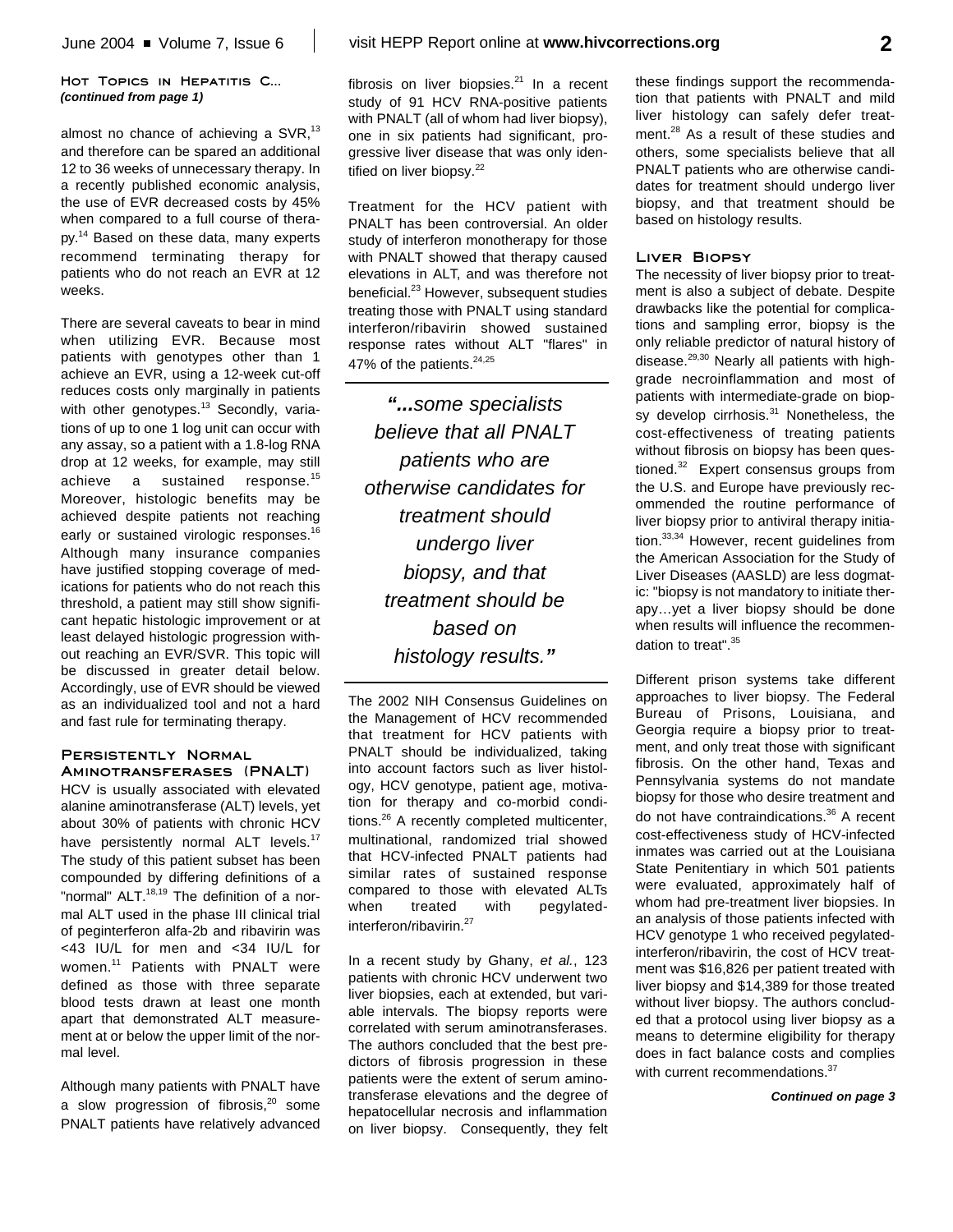HOT TOPICS IN HEPATITIS C... *(continued from page 2)*

#### **Cirrhosis and Maintenance Therapy**

Patients with HCV-related cirrhosis have a high risk of dying from end-stage liver disease (30% over 10 years<sup>35</sup>), and thus have much to gain from successful treatment. Patients with advanced liver disease can be successfully treated with interferon-based therapies, but sustained response rates are lower and medication dose reductions are needed more frequently in this population relative to those with less advanced disease.

Most of the data supporting the treatment of compensated cirrhotics comes from subgroup analysis of larger trials in which 43% of those treated with pegylated-interferon/ribavirin achieve an SVR.<sup>11,12</sup> Only one published treatment trial examined patients with advanced liver disease exclusively; cirrhotic patients on pegylated-interferon monotherapy achieved an SVR in 30% of cases.<sup>38</sup> In patients who achieve SVR, the risk of developing hepatocellular carcinoma or liver failure may also be diminished. 39

Despite some data supporting the treatment of compensated cirrhotics, there is little evidence supporting therapy for those with decompensated liver disease (ascites, encephalopathy, etc.). These patients should be referred to liver transplantation centers or be enrolled in clinical trials (See *HEPP Report* December 2003 issue at www.hivcorrections.org for the management of decompensated liver patients in the correctional setting.).

Even if patients do not achieve an SVR, both cirrhotics and non-cirrhotics may still have significant hepatic histologic improvement or at least delayed histologic progression following treatment with combination therapy. In an analysis of data from over 3,000 patients receiving sequential liver biopsies, interferon-based treatment reduced the rate of fibrosis progression. Despite only a third of patients achieving SVR, nearly half had reversal of their cirrhosis. 73% of patients had improvement of necrosis and inflammation, irrespective of achieving SVR.<sup>18</sup> In a more recent meta-analysis of over 1,000 treatment-naïve patients, pegylated-interferon alfa-2a significantly reduced fibrosis relative to standard interferon. 40

Based upon the above two studies and others like them, some specialists support the concept of "maintenance therapy" in which patients with cirrhosis who do not achieve an SVR continue therapy in hopes of achieving a regression or slowing of their liver disease. Although many providers are utilizing maintenance therapy in their practices, this approach is still experimental since it has not been proven in well-controlled trials. Large multi-center trials such as HALT-C, COPILOT and EPIC are underway and will likely provide guidance on this issue.

*"*African-Americans with HCV-related cirrhosis may have up to a six times higher risk of developing hepatocellular carcinoma compared to their cirrhotic Caucasian counterparts.*"*

**HCV and HIV Co-infection** HCV is common in HIV-infected patients because of shared routes of transmission. In fact, the U.S. Public Health Service and the Infectious Disease Society of America advocate screening all HIV-infected individuals for HCV.<sup>41</sup> HIV seropositivity accelerates the rate of HCV-progression by about three-fold. 42

Many providers are treating co-infected patients for both diseases. The more intact the immune system (CD4+ count >200 cells/mm<sup>3</sup>), the higher likelihood of sustained response to HCV therapy.<sup>43</sup> Several authors have recommended liver biopsy prior to initiating treatment for HCV in co-infected patients. <sup>44</sup> Co-infected patients should be monitored closely because the concomitant use of nucleoside analogs and ribavirin increases the risk of pancreatitis, anemia and lactic acidosis. 45-47 Furthermore, ribavirin is contraindicated with didanosine (ddI) since it increases risks of side effects associated with ddI. Finally, the potential for antiretroviral medication-induced hepatotoxicity is compounded in HCV-infected patients. The results of recently completed trials of

over 400 co-infected patients treated with pegylated-interferon alfa-2a/ribavirin have been made available. Sustained response rates ranged from 27 to 40%, yet discontinuation rates ranged from 12 to 25%.<sup>48-50</sup> Both response rates and termination rates are significantly higher when compared to those from monoinfected HCV patients. However, in co-infected patients, the rates of SVR are better with treatment with pegylated-interferon alfa-2a than with treatment with standard non-pegylated interferon alpha-2a/ribavirin.

#### **African-Americans and Hepatitis C**

Compared with Caucasians, U.S. minority populations are disproportionately affected by chronic HCV infection.<sup>3</sup> Furthermore, African-Americans are more likely to be infected with HCV genotype 1 and develop chronic infection than are Caucasians. 51,52 Efforts to assess the natural history of HCV-infected African-Americans have been hampered by inadequate representation of African-Americans in HCV prospective trials. A retrospective study of over 350 patients showed that African-Americans had significantly less necrosis and cirrhosis on liver biopsy compared to Caucasians.<sup>53</sup> However, another retrospective analysis of over 300 inmates from the Virginia Department of Corrections showed there were no clinically significant differences between Caucasians and African-Americans on liver biopsy. <sup>54</sup> Nonetheless, African-Americans with HCV-related cirrhosis may have up to a six times higher risk of developing hepatocellular carcinoma compared to their cirrhotic Caucasian counterparts. 55

With respect to interferon-based therapy, most studies have reported lower response rates among African-Americans compared to Caucasians. Ongoing studies of standard interferon/ribavirin combination therapy have shown lower sustained responses in African-Americans compared to Caucasians.<sup>56,57</sup> The lower response rate may be due, in part, to an impaired ability of African-Americans to inhibit viral production and clear virus with therapy, 58 but the reason for the discrepant response rates are still unclear.

Preliminary results are available from the first well-controlled clinical trial conducted exclusively in African-Americans infected *Continued on page 4*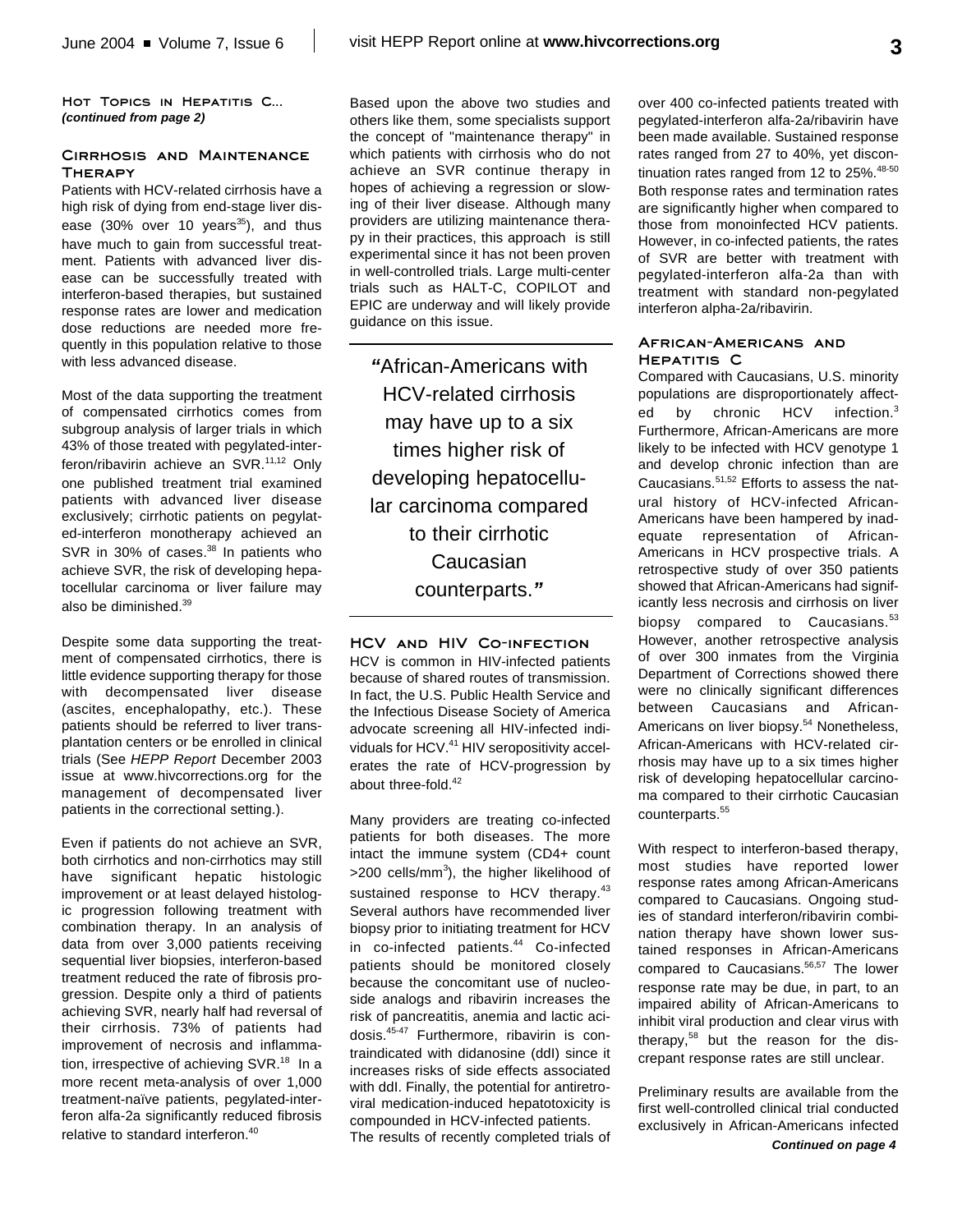#### HOT TOPICS IN HEPATITIS C... *(continued from page 3)*

with genotype 1. This trial evaluated the safety and efficacy of pegylated-interferon alpha-2a/ribavirin treatment. When compared to the historical control group (genotype 1 patients of similar weight to those in the study), there was a lower rate of SVR, 26% versus 39%, respectively, for the trial participants and controls. The utility of EVR was confirmed in this population; i.e. EVR had a good negative predictive value in both studies involving African-Americans and non-African-Americans. Although no unexpected adverse effects were noted in this trial, African-Americans in this trial developed

more neutropenia than did controls. 59 For unknown reasons, the significance of neutropenia-related treatment was less clinically significant than previously thought, especially in African-Americans.<sup>60</sup> Finally, the study showed that even the patients without an SVR achieved a benefit with respect to hepatic histology.<sup>61</sup> In summary, although the likelihood of an SVR is decreased among African-Americans, are less than those of non-African-Americans, HCV treatment may be beneficial, and ethnicity should not be a criterion on which to base suitability of therapy.

Since there is such a high prevalence of HCV among inmates, the correctional environment affords an opportunity to diagnose and treat the virus in many of those who are infected. In this month's Spotlight (David Thomas, J.D., MD) discusses the complex medical, legal, and financial issues surrounding HCV treatment in prisons and jails. The absence of any formal guidelines for treatment of HCV in correctional settings remains the most significant roadblock to providing good care to all HCV-infected inmates. The time is ripe for either the Society for Correctional Physicians or the National Commission on Correctional Health Care to develop these much-needed benchmark standards.

#### *Disclosures:*

*\*Brian Pearlman: Speakers' Bureau: Schering-Plough \*\*Joe Paris: Nothing to disclose.*

#### *References:*

- *1. Kim WR. Hepatology. 2002;36(Suppl 1):S30-34.*
- *2. Alter MJ. 1997;26(Suppl 1):S62-65.*
- *3. Alter MJ, et al. N Engl J Med. 1999;341:556-62.*
- *4. Spaulding A, et al. Prev Med. 1999;28:92-100.*
- *5. Reindollar RW. Am J Med. 1999;107:S100-S103.*
- *6. Baillargeon J, et al. Public Health. 2003;117(1);43-8.*
- *7. NCCHC, National Institute of Justice (2002). The health status of soon-to-be released inmates. Washington D.C. United States*
- *Department of Justice.*
- *8. HEPP Report. 2003;6:4.*
- *9. HEPP Report. 2002;5:8-9.*
- *10. HEPP Report. 2002;5:4.*
- *11. Manns MP, et al. Lancet. 2001;358:958-65.*
- *12. Fried MW, et al. N Engl J Med. 2002;347:975-82.*
- *13. Davis GL, et al. Hepatology. 2003;38:645-52.*
- *14. Wong JB, et al. 2003;98:2354-62.*
- *15. Shiffman JL, et al. Am J Gastroenterol. 2003;98:1159-66.*
- *16. Poynard T, et al. 2002;122:1303-13.*
- *17. Conry-Cantilena C, et al. N Engl J Med. 1996;334:1691-96.*
- *18. Prati D, et al. Ann Intern Med. 2002;137:1-9.*
- *19. Piton A, et al. Hepatology. 1998:27:1213-19.*
- *20. Persico M, et al. Gastroenteroly. 2000;118:760-64.*
- *21. Gholson CF, et al. Am J Gastroenterol. 1997:92:1788-92.*
- *22. Kyrlagkitsis I, et al. Am J Gastroenterol. 2003;98:1588-93.*
- *23. Marcellin P, et al. 51st AASLD. Oct 27-31, 2000; Dallas, TX. Abstract 883.*
- *24. Silverman AL, et al. 52nd AASLD; Nov 9-13, 2001;Dallas, TX.*
- *25. Lee SS, et al. J Viral Hepat. 2001;8:202-205.*
- *26. National Institutes of Health Consensus Development Conference Statement: Management of Hepatitis C: 2002. Gastroenterology. 2002:123:2082-99.*
- *27. Zeuzem S, et al. Hepatology. 2003;38(Suppl 1):208A.*
- *28. Ghany MG, et al. Gastroenterology. 2003;124:97-104.*
- *29. Garcia-Tsao G. Ann Intern Med. 1993;118:150-153.*
- *30. Regev A, et al. Am J Gastroenterol. 2002;97:2614-18.*
- *31. Yano M, et al. Hepatology. 1996;23:13334-40.*
- *32. Salomon JA, et al. JAMA. 2003;290:228-37.*
- *33. National Institute of Health Consensus Development Conference. Hepatology. 1997;26(Supl 1):2S-10S. 34. EASL. J Hepatol. 1999;30:956-61. 35. Strader D, et al. AASLD Practice Guidelines. 2004. 36. Cassidy W. Hepatitis C infections in prisons. Available at: http://hcvadvocate.org. Accessed July 22, 2003. 37. Marino MJ. Abstract T1256. Digestive Disease Week. 2003. May 17- 22, 2003. 38. Heathcote EJ, et al. N Engl J Med. 2000;343:1673-80. 39. Heathcote EJ. J Clin Gastroenterol. 2003;37:395-98. 40. Camma C, et al. Hepatology. 39(2):333-42. 41. USPHS and IDSA. 2001 USPHS/IDSA guidelines for the prevention of opportunistic infections in persons infected with human immunodeficiency virus. 42. Graham CS, et al. Clin Infect Dis. 2001;33:562-9. 43. Boyle B. http://hivandhepatitis.com. Accessed December 29, 2003. 44. Sulkowski MS et al. Ann Intern Med. 2003;138:197-207. 45. Soriano V, et al. AIDS. 2004;18:1-12. 46. Butt AA. AIDS Reader. 2003;13:344-48. 47. Lafeuillade A, et al. Lancet. 2001:357:280-1. 48. Chung R, et al. 11th CROI; 2004 February 8-11; San Francisco, California. Abstract 110. 49. Perez-Olmeda M, et al. AIDS. 2003;17:1023-28. 50. Torriani FJ, et al. 11th CROI; 2004 February 8-11; San Francisco, California. Abstract 112. 51. McHuthison JF, et al. Gastroenterology. 2000;119:1317-23. 52. Reddy KR, et al. Hepatology.1999;30:787-93. 53. Wiley TE, et al. Am J Gastroenterol. 2002;97:700-706. 54. Sterling RK, et al. Digestive Disease Week; 2003 May 17-22; Orlando, FL. Abstract 252. 55. Mindie H, et al. Digestive Disease Week; 2003 May 17-22; Orlando, FL. Abstract 121. 56. Lawitz EJ, et al. Hepatology. 2001;34:1000A.*
- *57. Siddiqui FA, et al. Hepatology. 2001;34:1637A.*
- *58. Layden-Almer JE, et al. Hepatology. 2003;37(6):1343-50.*
- *59. Jeffers LJ, et al. Hepatology. 2003;38(Suppl 1):190A.*
- *60. Soza A, et al. Hepatology. 2002;36:1273-79.*
- *61. Cassidy W, et al. Hepatology. 2003;38(Suppl 1):303A.*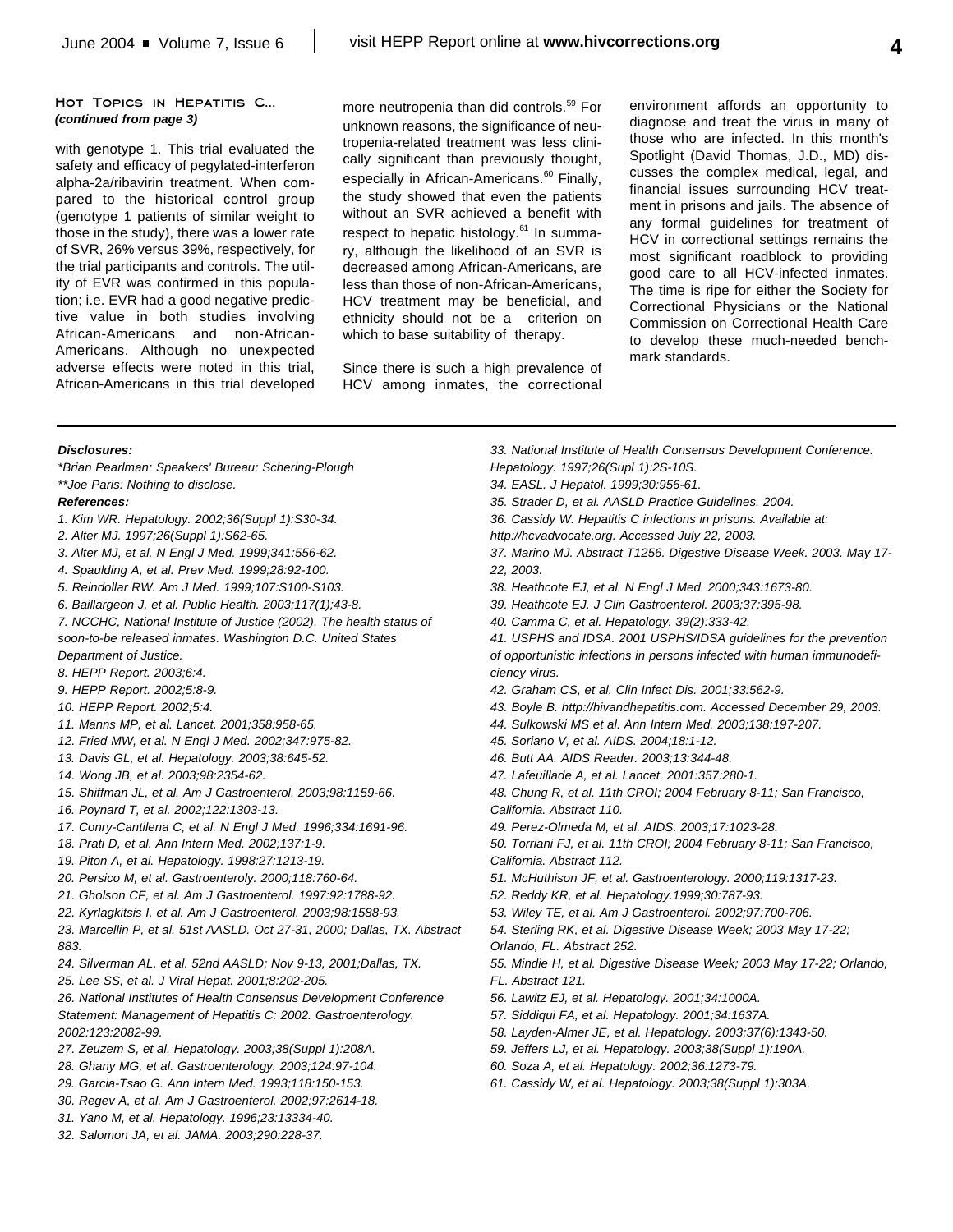## **Letter from the Editor**

*Dear Correctional Colleagues:*

*An estimated two million Americans are infected with hepatitis C, which now accounts for more than 40% of chronic liver disease in the U.S. and causes about 10,000 deaths per year. In jails and prisons, the prevalence of HCV is ten to twenty times higher than that in the free population, and an estimated one-third of all HCV-infected Americans have spent time in jail or prison. By all measures, correctional health care systems are bearing the brunt of the responsibility for responding to this nation's HCV epidemic. The financial aspects of this responsibility are overwhelming. Many correctional departments are faced with difficult decisions concerning allocation of inadequate resources.* 

*Essential components of a comprehensive response to HCV should include:*

- *Education of at-risk persons about the importance of knowing their HCV serostatus*
- *Harm reduction education of at-risk individuals on how to prevent transmission of the virus*
- *Vaccination of hepatitis A and B non-immune individuals to protect them from further liver injury*
- *Alcohol and substance abuse treatment for those in need*
- *Treatment of those HCV-infected persons who are most likely to benefit*

*Some correctional health care programs have attempted to implement targeted HCV testing based upon risk assessment histories. As this month's HIV 101 demonstrates, virtually all inmates fall into a risk group for which HCV testing would be recommended (individuals with abnormal alanine aminotransferase levels, those who have had more than 10 lifetime sex partners, those who have had a history of a sexually transmitted disease, injection-drug users, and men who have had sex with men.) Therefore, rather than attempting to coordinate risk-based screening, it is likely to be more cost-effective to simply offer testing for HAV, HBV, and HCV to all individuals whose serostatus is unknown.* 

*This month, Drs. Brian L. Pearlman and Joseph E. Paris provide a review of current HCV issues including early viral response, management of those with persistently normal transaminases, the role of the liver biopsy, management of HIV co-infected persons, and treatment outcomes based upon racial background. In this month's spotlight, Dr. David Thomas reviews HCV treatment from public health, legal, ethical, risk/benefit, and patient responsibility perspectives.*

*In an effort to reflect the broad spectrum of infectious diseases that impact the correctional setting, HEPP Report will soon be changing its name to IDCR: Infectious Diseases in Corrections Report. The print and online versions will continue to provide the same up-to-date information but in a more reader- and user-friendly format. We encourage our readers to share their opinions on both the content and new appearance of the newsletter.*

*Sincerely,* 

mpl Bick

*Joe Bick, MD*

EMAIL:

## **Subscribe to HEPP Report**

Fax to **617-770-3339** for any of the following: *(please print clearly or type)*

|                   | Yes, I would like to add/update/correct (circle one) my contact information for my complimentary<br>subscription of HEPP Report fax/email newsletter. |                                    |
|-------------------|-------------------------------------------------------------------------------------------------------------------------------------------------------|------------------------------------|
|                   | Yes, I would like to sign up the following colleague to receive a complimentary subscription of<br>HEPP Report fax/email newsletter.                  |                                    |
|                   | Yes, I would like my HEPP Report to be delivered in the future as an attached PDF file in an<br>email (rather than have a fax).                       |                                    |
|                   |                                                                                                                                                       |                                    |
| <b>CHECK ONE:</b> |                                                                                                                                                       |                                    |
|                   | O Physician C Physician Assistant C Nurse/Nurse Practitioner<br>O Pharmacist O Medical Director/Administrator O HIV Case Worker/Counselor             | O Nurse Administrator<br>$O$ Other |
|                   | ADDRESS:___________________________CITY: ___________________STATE: ____ ZIP: ________                                                                 |                                    |
|                   |                                                                                                                                                       |                                    |

**Faculty Disclosure**

In accordance with the Accreditation Council for Continuing Medical Education Standards for Commercial Support, the faculty for this activity have been asked to complete Conflict of Interest Disclosure forms. Disclosures are listed at the end of articles. All of the individual medications discussed in this newsletter are approved for treatment of HIV and hepatitis unless otherwise indicated. For the treatment of HIV and hepatitis infection, many physicians opt to use combination antiretroviral therapy which is not addressed by the FDA.

> **Senior Advisors** Karl Brown, MD

> *Rikers Island Jail*

John H. Clark, MD, MPH, F.S.C.P. *Los Angeles County Sheriff's Department*

Ralf Jürgens *Canadian HIV/AIDS Legal Network*

Joseph Paris, PhD, MD *CCHP Georgia Dept. of Corrections*

Abby Dees, JD *CorrectHELP: Corrections HIV Education and Law Project*

David Thomas, MD, JD *Division of Correctional Medicine, NovaSoutheastern University College of Osteopathic Medicine*

Louis C. Tripoli, MD, F.A.C.F.E. *Correctional Medical Institute, Correctional Medical Services*

Lester Wright, MD *New York State Department of Corrections*

**Associate Editors** Scott Allen, MD *Rhode Island Department of Corrections*

Peter J. Piliero, MD *Associate Professor of Medicine, Consultant, New York State Department of Corrections, Albany Medical College*

> Dean Rieger, MD *Indiana Department of Corrections*

Josiah Rich, MD *Brown University School of Medicine, The Miriam Hospital*

> Steven F. Scheibel, MD *Regional Medical Director Prison Health Services, Inc.*

> David A. Wohl, MD *University of North Carolina*

> Michelle Gaseau *The Corrections Connection*

> **Layout** Kimberly Backlund-Lewis *The Corrections Connection*

**Distribution** *Screened Images Multimedia*

**Managing Editor** Julia Noguchi *HIV/Hepatitis Education Prison Project*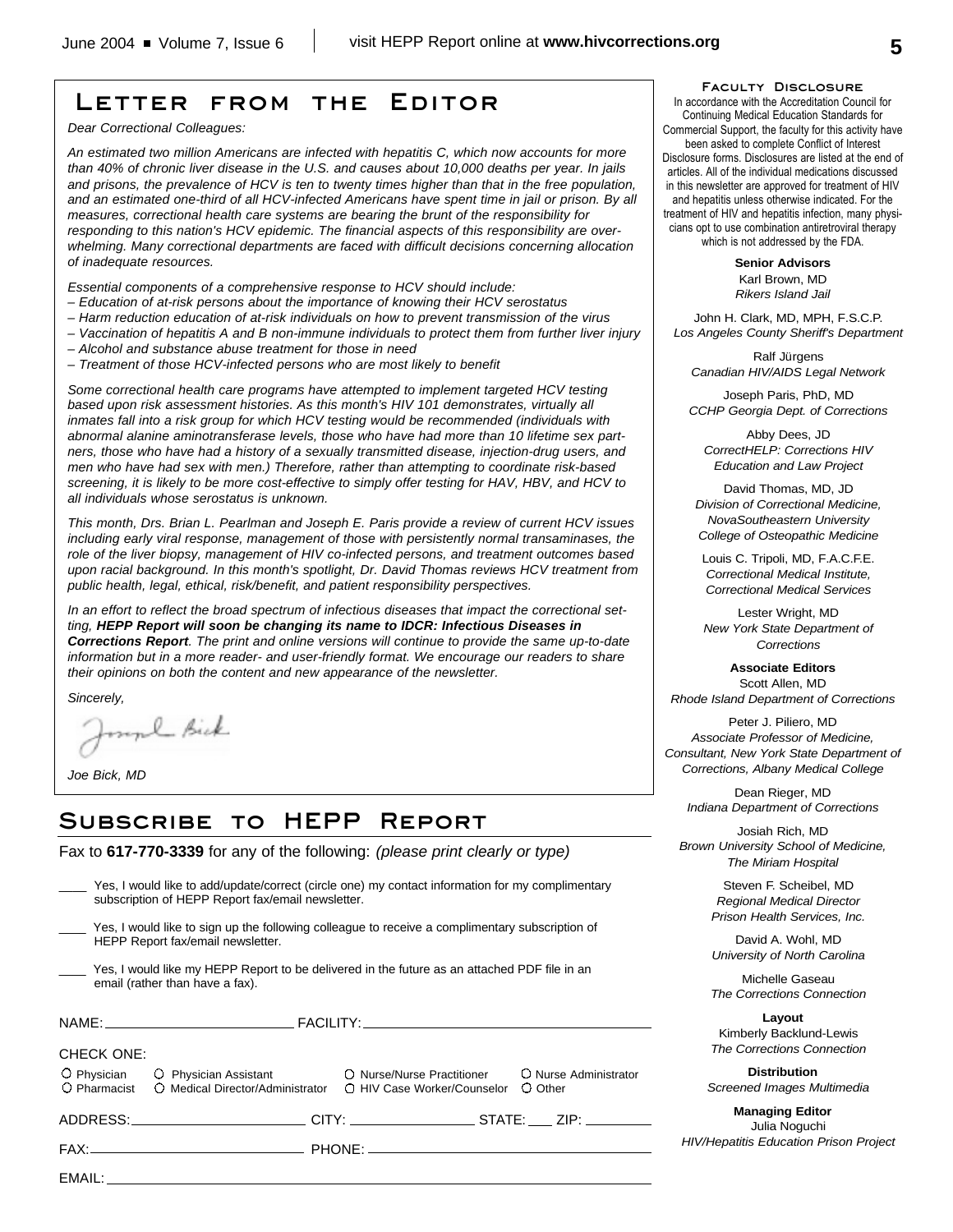## **Spotlight: HCV-To Treat or Not to Treat? That is the Question…**

*David Thomas\*, MD, J.D., Chair, Department of Surgery, Division of Correctional Medicine, NovaSoutheastern University, College of Osteopathic Medicine*

*The difficult question of if and when to treat those infected with Hepatitis C Virus (HCV) can be evaluated from a myriad of perspectives, including public health concerns, risk/benefit in corrections, legal issues, ethical issues, and personal physician-patient responsibility. The discussion that follows reflects the opinions of the author.*

#### **Public Health Concerns**

1. There is no clinical test for HCV disease risk to determine which of the 2.5 to 4 million HCV-infected people in the U.S. will develop liver failure or hepatocellular carcinoma, and therefore, are most in need of treatment.

2. Some of those who are infected may continue to participate in activities that put them at high risk for reinfection.

3. Most individuals (80%) do not develop complications from HCV infection.

4. HCV mutates easily, making it unlikely that a vaccine will be developed in the near future.

Reflecting these concerns, public health resources have been directed to the prevention of infection and disease. The goals of the National Hepatitis C Prevention Strategy are "to lower the incidence of acute hepatitis C in the United States and reduce the disease burden from chronic HCV infection," through:

1) Harm reduction programs directed at persons at increased risk for infection to reduce the incidence of new HCV infections;

2) Counseling, testing, and medical evaluation and management of infected persons to control HCV-related chronic liver disease;

3) Surveillance to evaluate the effectiveness of prevention activities;

4) Research aimed at prevention and control of HCV.<sup>1</sup>

#### **Risk/Benefit to Correctional Healthcare systems**

Up to one third of those with HCV in this country have been incarcerated. Correctional health care workers see two discrete HCV epidemics in prisons and jails–one that is decades old and the other that is comprised of "rapid progressors, i.e. patients who have not been infected for the traditional two to three decades that are required to show problems with this disease."  $2$  HIV has a clear role in the more rapid progression of HCV disease in coinfected patients. In some prison systems, HCV has become the single largest cause of death, $3$  reminiscent of the situation of HIV a decade ago.

Although prisoners have a constitutional right to healthcare, correctional healthcare standards vary significantly from state to state. Some argue that to treat HCV aggressively would draw scarce resources away from other essential correctional healthcare programs. Prison budgets are at the whim of the respective state legislatures (and the U.S. Congress in the federal system), and must compete with all other healthcare initiatives. Few states have appropriated recurring funding for HCV care as they have for the treatment of HIV. Some prison systems have chosen to ignore the issue because with an average length of stay of less than three years,<sup>4</sup> it is unlikely that while incarcerated, a patient with HCV will develop sequelae that will lead to an economic burden for the penal system.

However, some large systems, particularly in the South, have average lengths of stays that approach a decade.<sup>5</sup> These systems are more likely to face the economic consequences of therapeutic nihilism. Paradoxically, most of these systems have been among the least aggressive when it comes to HCV treatment.

### **Legal Issues**

There are currently pending lawsuits involving correctional facilities concerning failure to treat HCV;<sup>6</sup> most of these cases are progressing at a very slow pace. It is still unclear whether or not the plaintiffs will prevail in these cases. Last year at the "Management of Hepatitis C in Prisons 2003" meeting (San Antonio, TX), healthcare providers discussed various approaches to developing effective guidelines for HCV treatment in corrections but failed to achieve a definitive consensus on management of this infection.<sup>7</sup> It is therefore unlikely that the courts will intervene and require a particular approach to treatment.

One area in which correctional systems may be vulnerable is by requiring an inmate to have a specific amount of time left on their sentence to be considered for treatment. The justification for this requirement has been that it is necessary to allow the patient to be able to complete a full course of therapy prior to release. In the same way that one cannot withhold cancer treatment because the regimen may not be completed prior to discharge, there is a requirement to initiate treatment for eligible patients and then refer the patient to non-correctional resources once the inmate has reached the end-of-sentence. In this sense, requiring a specific period of time left to serve may be more legally risky than having a policy of not treating HCV at all.

### **Ethical Issues**

#### **Systems that have policies that do not offer treatment for HCV claim:**

1. The natural history of the disease is not well-studied because we have interfered in a disease process before we have truly worked out the natural history;

2. The morbidity of treatment for treatment is very high;

3. Risk of re-infection is very high unless the patient modifies his/her behavior;

4. The long-term effects of treatment and repeated treatment is unknown;

5. Waiting until there are better drugs available is a better course for the protection of our patients;

6. Of the patients who undergo therapy, it is not possible to predict those who will have a long-term benefit and those who will not;

7. Using scarce resources on patients for whom treatment benefits are uncertain leaves fewer resources for other patients who may be in greater need or have better documented response to therapy.

#### **Systems with policies for treatment of HCV in place claim:**

1. Some people may be cured by treatment;

2. It is unethical to withhold treatment simply because the patient will not comply with the physician's directive (e.g. diabetics who do not remain on a diet);

3. The morbidity of treatment is very low;

4. Cost concerns should not play a role in our decision to advocate for our patients;

5. The correctional setting is the ideal setting in which to reduce the impact of this disease because illicit drug use is probably less than outside the correctional setting and patients generally will complete a regimen.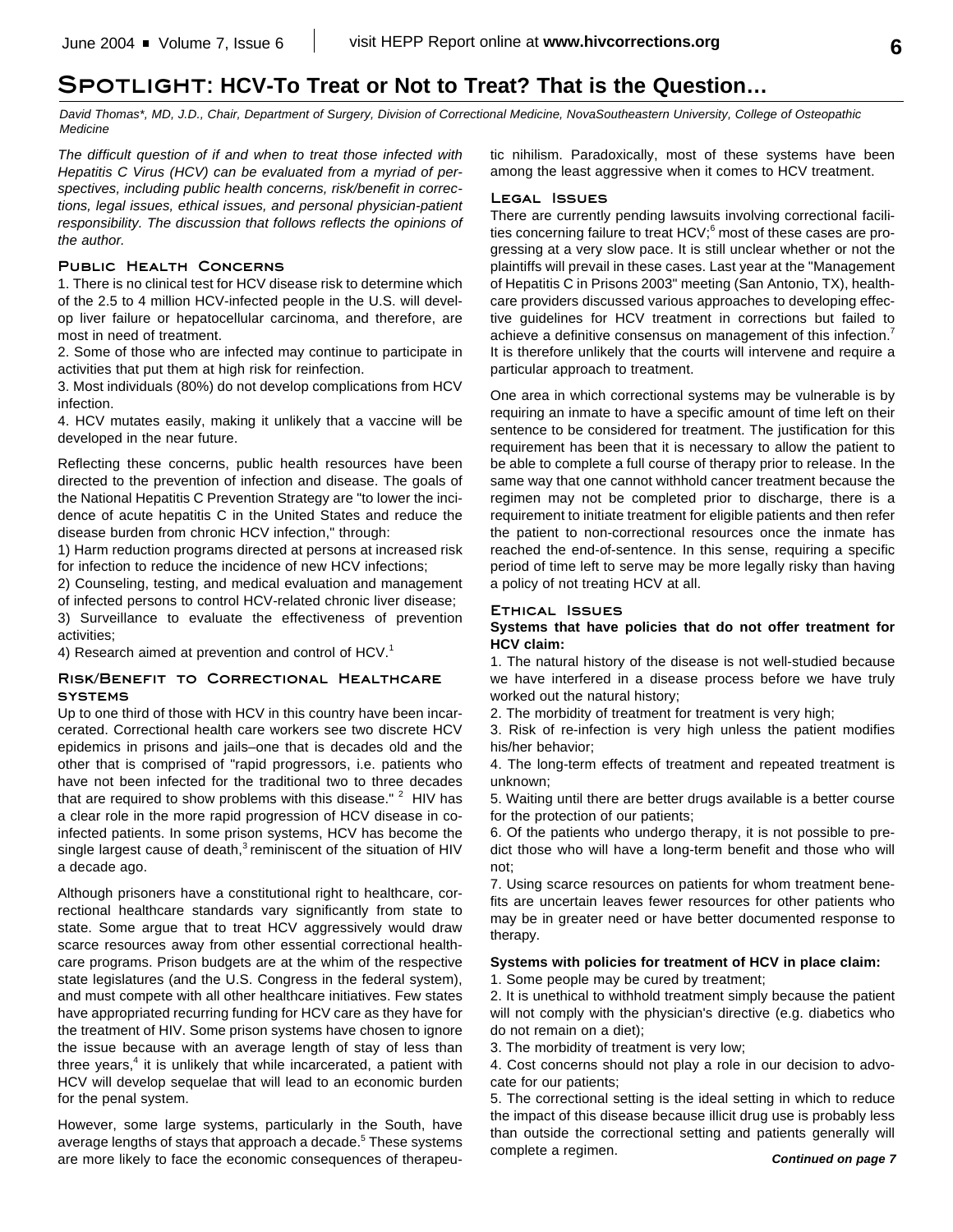## **HCV 101: Prevalence of Hepatitis C Virus in the United States**

The following table is adapted from the Centers for Disease Control and Prevention's HCV web-based training course *Hepatitis C: What Clinicians and Other Health Professionals Need to Know*. The text is based upon the Recommendations for Prevention and Control of Hepatitis C Virus (HCV) Infection and HCV-related Chronic Disease\* *\*Centers for Disease Control and Prevention. MMWR 1998; 47 (No. RR-19)*

## **TABLE 1. Estimated average prevalence of hepatitis C virus (HCV) infection in the United States by various characteristics and estimated prevalence of persons with these characteristics in the population.**

|                                                                | <b>HCV-infection prevalence</b> |               | <b>Prevalence of persons</b><br>with characteristic, % |
|----------------------------------------------------------------|---------------------------------|---------------|--------------------------------------------------------|
|                                                                | %                               | (range, %)    |                                                        |
| Persons with hemophilia treated with products made before 1987 | 87                              | $(74-90)$     | < 0.01                                                 |
| Injecting drug users                                           |                                 |               |                                                        |
| current                                                        | 79                              | $(72-86)$     | 0.5                                                    |
| history of prior use                                           | No Data                         |               | 5                                                      |
| Persons with abnormal alanine aminotransferase levels          | 15                              | $(10-18)$     | 5                                                      |
| Chronic hemodialysis patients                                  | 10                              | $(0-64)$      | 0.1                                                    |
| Persons with multiple sex partners (lifetime)                  |                                 |               |                                                        |
| >50                                                            | 9                               | $(6-16)$      | 4                                                      |
| $10 - 49$                                                      | 3                               | $(3-4)$       | 22                                                     |
| $2 - 9$                                                        | 2                               | $(1-2)$       | 52                                                     |
| Persons reporting a history of sexually transmitted diseases   | 6                               | $(1-10)$      | 17                                                     |
| Persons receiving blood transfusions before 1990               | 6                               | $(5-9)$       | 6                                                      |
| Infants born to infected mothers                               | 5                               | $(0-25)$      | 0.1                                                    |
| Men who have sex with men                                      | 4                               | $(2-18)$      | 5                                                      |
| General population                                             | 1.8                             | $(1.5 - 2.3)$ | NA*                                                    |
| <b>Healthcare workers</b>                                      | 1                               | $(1-2)$       | 9                                                      |
| Pregnant women                                                 | 1                               | $\sim$ $\sim$ | 1.5                                                    |
| Military personnel                                             | 0.3                             | $(0.2 - 0.4)$ | 0.5                                                    |
| Volunteer blood donors                                         | 0.16                            | - -           | 5                                                      |

*\*Not applicable*

#### SPOTLIGHT...*(continued from page 6)*

As with most ethical dilemmas, all sides have compelling arguments. In addition, most issues fall into grey areas.

#### **Personal Physician/Patient Responsibility**

Irrespective of our practice setting, each of us has a responsibility to our individual patients. This responsibility exceeds that of "what is good for most of the population." This unique relationship is one reason why physicians understand the global problem of antibiotic overuse, but continue to excessively prescribe in their own practices. The legal issues notwithstanding, (which in the correctional setting include malpractice and licensure actions, as well as allegations of deliberate indifference and Civil Rights infraction) there is the matter of patient trust. Your patient expects you to do what is best for him or her. Your final decision is based on your background of knowledge, your ethical framework and the interaction between you and your patient at that particular moment in time.

This kind of subjectivity is the nemesis of managed care companies. As physicians, we claim it is part of the art of medicine. It is one of the major reasons there is not uniformity of decision-making among physicians or, more importantly, even for a single physician seeing patients with similar problems. Most of us would comfortably say medicine is an art as well as a science and explain

it that way. Should it not be our unique physician/patient relationship that determines whether to treat or not to treat? After all, it is our name on the prescription and our irrevocable, non-delegable responsibility for the patient.

#### *Disclosures:*

*\*Nothing to disclose.*

*References:*

*1. National Hepatitis C Prevention Strategy-A Comprehensive Strategy for the Prevention and Control of Hepatitis C Virus Infection and its Consequences. CDC. Summer 2001.*

*2. Cassidy, WM. Treating Hepatitis C in Prison. Proceedings of the Management of Hepatitis C in Prisons; 2003. Jan 25-26; San Antonio, Texas.*

*3.Personal communication. Mortality and Morbidity. FL DOC. 2002- 2003.*

*4. US DOJ National Institute of Corrections Bureau of Justice Statistics-2001; 2002.*

*5. Ibid.*

*6. Personal communication. Diane Moratti, Deputy Attorney General. 7. Management of Hepatitis C in Prisons 2003. January 25-26, 2003, San Antonio, Texas.*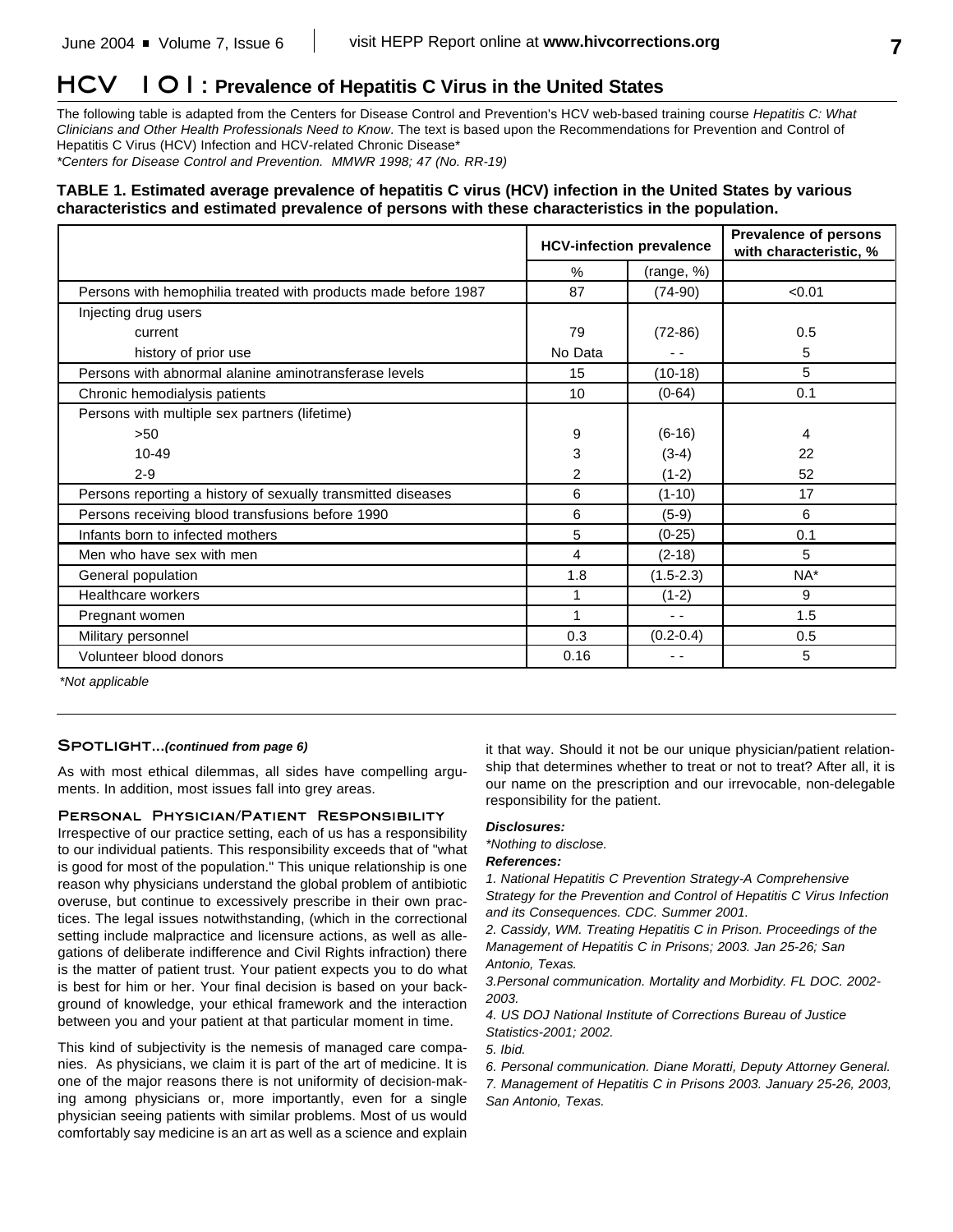## **Save the** DATES

#### **National HIV Testing Day (NHTD)**

*June 27, 2004 Nationwide* Calll: (202) 464-5652 Email: pfeldman@napwa.org Visit: www.nhtd.org

#### **2004 Annual Conference on Antimicrobial Resistance**

*June 28 - 30, 2004 Bethesda, MD* Call: (301) 656 0003 x19 Fax: (301) 907 0878 Email: scooper-kerr@nfid.org Visit: www.nfid.org/conferences/ resistance04/

#### **XV International AIDS Conference**

*July 11 - 16, 2004 Bangkok, Thailand* Visit: www.aids2004.org/

#### **Centerforce 5th Annual Inside/Out Summit**

*September 11-15, 2004 San Francisco Airport Marriott, Burlingame, CA* Contact: Beth Houghton Call: 415-456-9980 x124 Visit: www.centerforce.org/ summit

### **Infectious Disease Society of America**

*September 30 - October 3, 2004 Boston, MA* Early preregistration deadline is July 7. Regular Registration Deadline is August 26. Visit: www.idsociety.org

### **44th Annual ICAAC**

*October 30 - November 2, 2004 Washington, DC* Discounted preregistration deadline is August 27. Final Preregistration deadline is September 24. Visit: www.asm.org

#### **National Conference on Correctional Health Care**

*November 13 - 17, 2004 New Orleans, LA* Tel: 773.880.1460 Visit: www.ncchc.org

## **Inside News**

## **FDA Approves Viracept**® **625 mg Tablets**

The Food and Drug Administration recently approved a new alternate dosing formulation of Viracept® (nelfinavir mesylate). The new formulation of 625 mg reduces the pill burden from five 250 mg tablets bid to two 625 mg tablets bid, potentially facilitating adherence to treatment regimens. It is recommeded that Viracept® be taken with a meal. Both retail and correctional pharmacies will have the product in stock as of June 1, 2004.

# *www.viracept.com*

### **National HCV/HIV Coinfection Coalition Meets Capitol Hill**

*HEPP Report* was among the several HCV/HIV coinfection advocacy groups represented at the National HIV/Hepatitis C Coinfection Coalition's first round of visits to key House and Senate members on April 6 and 7, 2004. At the core of the Coalition's message was increased funding for programs that address the specific needs of coinfected individuals. Incorporating specific language on HCV/HIV coinfection into the Ryan White Care Act (RWCA) was identified by the Coalition as the most effective vehicle for attaining this goal. The Coalition also advocated for available funding for testing, the implementation of an effective referral system for co-infected patients, and increased funding for ADAPs (AIDS Drug Assistance Programs) so they can incorporate drugs to treat co-infection into their formularies. It is estimated that 30% of the 900,000 HIV-infected individuals are co-infected with HCV, and this percentage is projected to be higher among those who access ADAP funding. Furthermore, it is estimated that 60-90% of those who acquired HIV through intravenous drug use are also HCV-infected. While ADAP does not cover incarcerated patients, the outcome of this issue will certainly have serious implications for the thousands of co-infected inmates released each year. While individual members of Congress supported the Coalition's arguments, the question of finding the money was a recurring issue for some. The outcome of the Coalition's efforts will be decided when RWCA comes up for reauthorization by the U.S. Congress later this year, marking the third round of negotiations for reauthorization of the gov-

ernment's landmark legislation dealing specifically with HIV/AIDS care.

*Julia Noguchi, Managing Editor, HEPP Report*

#### **HAART with PI Less Likely to Show Liver Fibrosis**

In a cross-sectional Spanish study of HIV/HCV coinfected patients from a cohort of HIV-infected patients, authors found that the use of HAART regimens including nevirapine is associated with an increased degree of liver fibrosis in HIV-infected patients with chronic HCV. Toxicity related to nevirapine can include either an early idiosyncratic reaction or a late-onset cumulative toxicity, both of which might be implicated in the worsening liver fibrosis among HIVinfected patients with chronic HCV. Patients receiving a protease inhibitor (PI) were less likely to show liver fibrosis. The results of this study suggest that HAART including a PI may be more advantageous in terms liver fibrosis progression than nevirapine-based regimens in HCV co-infected persons. The associations found in this study have not been confirmed by randomized prospective studies with hard clinical end-points, such as development of decompensated cirrhosis or death attributable to liver failure. *Macías, Juana et al. AIDS: Volume 18(5) 26 March 2004 pp 767-774.*

#### **Undetectable HIV Viral Load Slows Liver Disease Progression in HCV-HIV Co-infection**

As reported at the European Association for the Study of the Liver Conference (EASL) - Berlin, Germany, April 14-18, 2004, HCV-HIV co-infected patients with suppressed HIV RNA (<400 copies/ml) have a similar rate of fibrosis as HIVnegative patients with HCV. Co-infected patients with uncontrolled HIV viremia have more rapid fibrosis rates than both patients with suppressed HIV RNA and those who are HIVnegative. In co-infection, the rate of fibrosis is independently predicted by log HIV viral load, Ishak necro inflammatory score, and age at HCV infection; and not by CD4 cell count or alcohol use. Study authors suggest that in coinfected persons, consideration should be given to starting HAART earlier (when CD4 cells are <500) to slow HCV-related fibrosis. *NATAP - www.natap.org*

# **Resources**

#### **The CDC's Advisory Committee on Immunization Practices (ACIP) revised guidelines for the Prevention and Control of Influenza:**

www.cdc.gov/mmwr/preview/mmwrhtml/ rr53e430a1.htm

**HIV and Hepatitis PDF reports formatted for print:**

www.hivandhepatitis.com/reports/2003list.html

#### **National Institutes of Health Consensus Development Conference Statement - Management of Hepatitis C: June 10-12, 2002:**

http://consensus.nih.gov/cons/116/ 091202116cdc\_statement.htm

#### **National Center for Infectious Diseases, Viral Hepatitis C**

www.cdc.gov/ncidod/diseases/hepatitis/c/plan/ Implement.htm